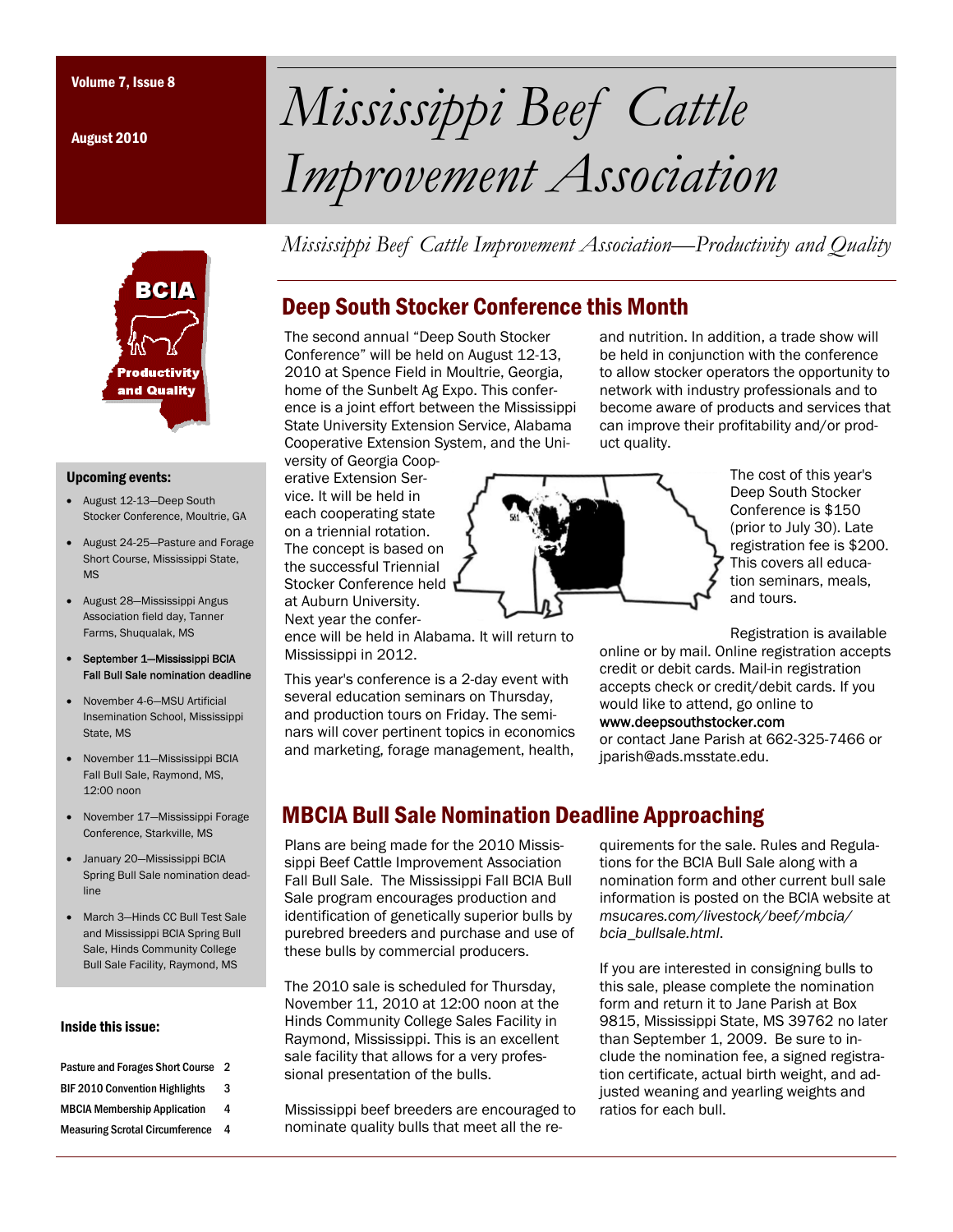

Well-managed forage production and use is vital to profitable beef cattle production

## 2010 Mississippi Pasture and Forages Short Course

*2010 Mississippi State University Pasture and Forages Short Course August 24 and 25, 2010 Bost Conference Center Mississippi State University Campus* 

## Agenda Day 1, August 24, 2010

7:30 – 8:00 Registration/Coffee and Pastries

8:00 – 8:15 Welcome and Introductions (Dr. Rocky Lemus)

8:15 – 8:55 Nutrient Cycling: Soil and Fertility Management in Pasture Systems (Dr. Larry Oldham)

8:55 – 9:30 Weed Management in Forage Systems: Chemical vs. Mechanical (Dr. John Byrd)

9:30 – 10:10 Economics Considerations in Grazing Systems: Cost and benefits. (Dr. John Michael Riley)

10:10 – 10:35 Break/Trade Show

10:35 – 11:15 Practical considerations in designing a grazing System (Dr. Bisoondat Macoon)

11:15 – 12:00 Hay Production and Quality (Dr. Rocky Lemus)

12:00 – 1:00 Lunch

1:00 – 1:40 Forage Varieties and Evaluation (Mr. Jimmy Ray Parish)

1:40 – 2:20 Perennial Peanut for Hay Production (Dr. Yoana Newman, FSU)

2:20 – 2:40 Break

3:00 – 3:30 Electric Fence Demonstration (Mr. A.J. Ebert/Mr. Doug Gevedon)

3:30 – 4:30 Forage Availability and Allocation Demonstration (Dr. Rocky Lemus and Mr. Jimmy Ray Parish)

4:30 – 5:00 Sprayer Calibration (Mr. Scott Wright)/Weed Wiper Demonstration

5:20 – 6:00 Trade Show

6:00 – 8:00 Dinner

## Day 2, August 25, 2010

8:00 – 8:40 Stockpiling warm-season grasses (Dr. Rocky Lemus)

8:40 – 9:20 How to manage, utilize and maintain legumes (Dr. David Lang)

9:20 – 10:00 Complementing pasture-based nutrition and mineral supplementation for livestock (Dr. Daniel Rivera)

10:00 – 10:40 Break/Trade Show

10:40 – 11:20 Matching forage supply to animal needs (Dr. Stephanie Hill)

11:20 – 12:00 Fence, Water, and Shade Considerations for Your Grazing System (Dr. Jane Parish)

12:00 – 1:00 Lunch

1:15 – 2:00 Evaluation of Allocation Exercise

2:00 – 2:30 Hay Preservation and Utilization (Mr. Scott Chapman)

*"…A wide variety of forage production and utilization topics will be covered."*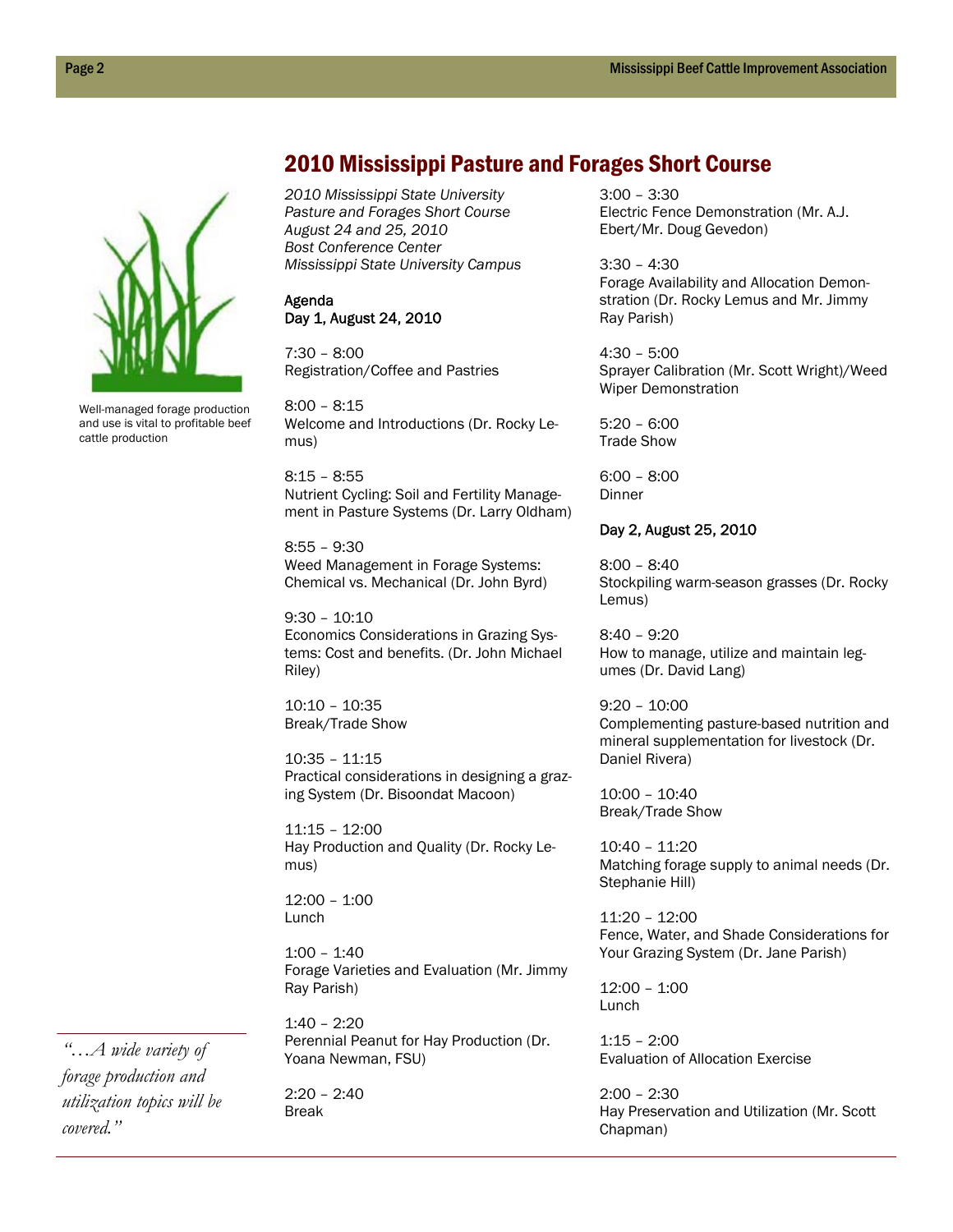# Forages Short Course (Cont.)

2:30 – 3:00 Calibrating and adjusting a No-till Drill (Mr. Jimmy Ray Parish)

3:15 – 3:30 Break

3:30 – 4:15 Tour forage variety trials and forage research trials (Dr. Lang, Mr. Parish, and Dr. Lemus)

4:30 – 5:00 Evaluation, Discussion, and Wrap-up

#### Registration

The cost of the 2-day workshop is \$100 per individual or \$75 per person if two or more people from the same farm/organization are attending. This fee includes the Mississippi Grazing Manual and other educational ma-

## BIF 2010 Convention Highlights

Some notable quotes from the 42nd annual Beef Improvement Federation (BIF) meeting appear below:

"Selecting for genetic change in a cow herd through female culling is not an effective method for changing overall efficiency. Since an individual cow contributes little to

the overall genetic makeup of a calf crop, it is much more effective to select for efficiency through bulls."

"For the majority of producers, the most efficient cow is the one with the highest milk potential that can, without reducing the percentage of calves successfully weaned, repeatedly produce a calf by bulls with growth and carcass characteristics valued most in the marketplace."

"Cows that shed hair by May had, on average, calves weighing 24 pounds heavier at weaning that calves out of cows that shed hair later. Hair shedding is moderately heritable, which means it may be possible for producers to select for this."

terials, two lunches, and one supper. Reservations are held only by registration form and paid deposit and must be received at least 7 days prior to the beginning of the short course. Cancellations must be made within 7 days prior to the event to obtain a full refund of the \$50 deposit. Registration is on a first-come, first-served basis and is limited to 120 people per workshop.

For more information, contact: Dr. Rocky Lemus Phone: (662) 325-7718/(662) 325-2701 E-mail: RLemus@ext.msstate.edu RLemus@pss.msstate.edu

Short course website: *http://msucares.com/crops/forages/ shortcourse/index.html* 

"Producers should keep an open mind, engage consumers and communicate with them, continually seek to improve animal well-being and be proud of what you do."

"Interactions between management and genetics are huge. Fetal programming studies that have shown how the nutritional

> status of pregnant cows can impact the carcass characteristics of their progeny and the fertility of daughters saved as herd replacements. Creep-feeding calves can improve marbling, but also may decrease the long-term

productivity of heifer calves retained. And growth-promoting implants can boost weight gain, but they also can have negative effects on carcass merit."

"Some breeds will complement each other very well. Instead of maxing out one or two traits of those breeds, producers could work on optimizing more traits to possibly get a calf that would lead to more profitability for everyone."

For more BIF 2010 conference highlights visit *www.bifconference.com*.

*"…Pasture and Forages Short Course registration is limited to the first 120 persons."* 



The next BIF Convention is scheduled for June 1-4, 2011 in Bozeman, Montana